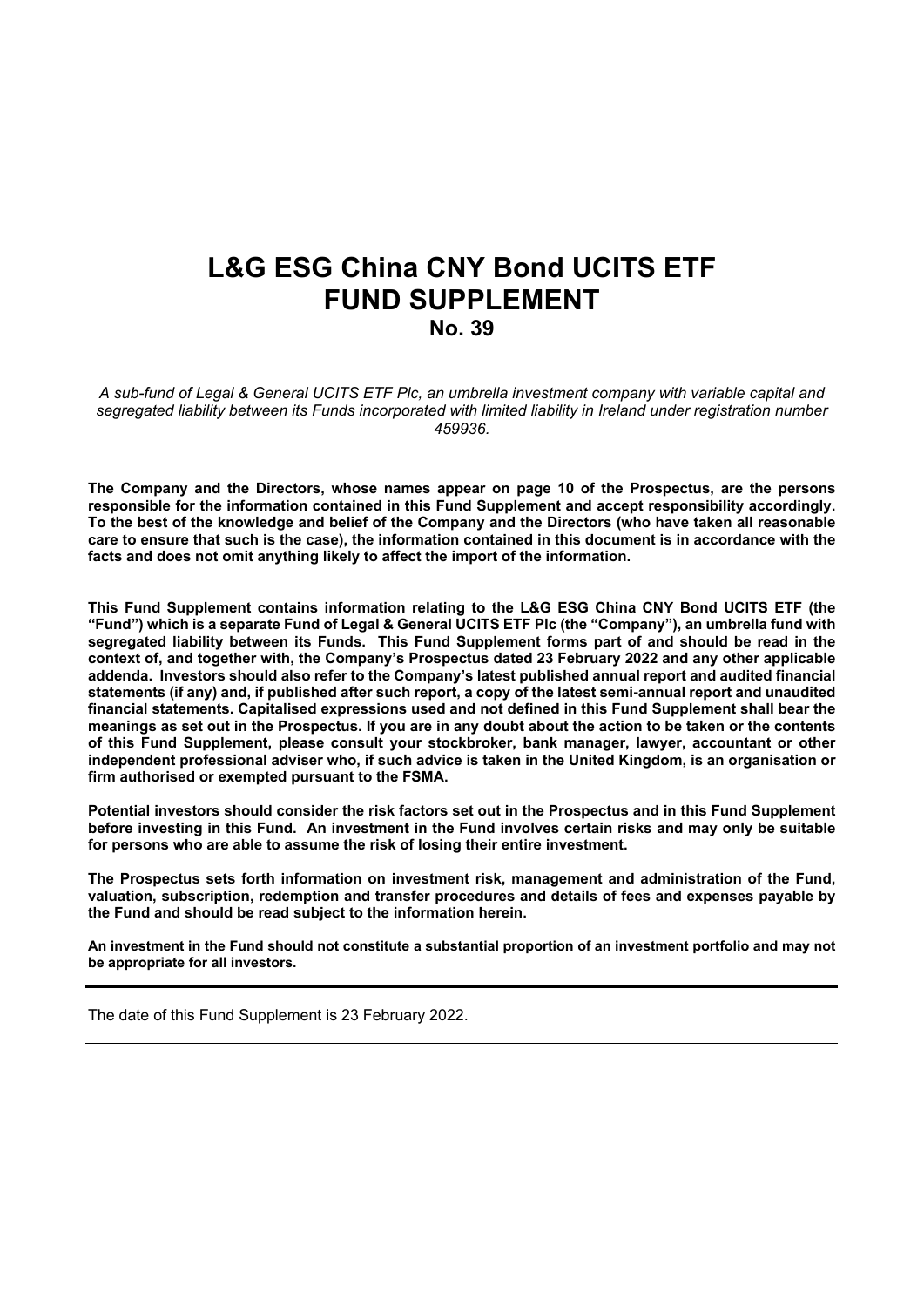### **INVESTMENT OBJECTIVE**

The investment objective of L&G ESG China CNY Bond UCITS ETF (the "**Fund**") is to provide exposure to the government and policy bank bond market in the People's Republic of China.

### **INVESTMENT POLICY**

In order to achieve this investment objective, the Fund will seek to track the performance of the J.P. Morgan China Custom Liquid ESG Capped Index (the "**Index**"), subject to the deduction of the TER and other expenses associated with operating the Fund as further described in the "Fees and Expenses" section of the Prospectus. It will do so by investing primarily in a portfolio of fixed income securities that, as far as possible and practicable, consists of the component securities of the Index in similar proportions to their weightings in the Index and may **have exposure to or invest directly up to 20% of its Net Asset Value in fixed income** securities issued by the same body, which limit may be raised to 35% for a single issuer in exceptional **market conditions, including (but not limited to) circumstances in which such issuer occupies a dominant market position.**

Where it is not possible or practicable for the Fund to invest directly in all of the component securities of the Index (for reasons such as, but not limited to, where this would involve difficulties or substantial costs, where one or more securities in the Index becomes temporarily illiquid or unavailable, or as a result of legal restrictions or regulatory limitations that apply to the Fund but not the Index) and/or where consistent with its investment objective, the Fund may also invest in the following additional assets subject to the conditions and within the limits laid down by the Central Bank (the higher investment limits referred to above and in section 4 of Schedule III of the Prospectus applicable to index replicating funds, such as the Fund, may only be availed of when the portfolio of fixed income securities that the Fund invests in solely consists of the component securities of the Index):

- transferable securities that are not component securities of the Index whose risk and return characteristics closely resemble the risk and return characteristics of constituents of the Index or of the Index as a whole. Such securities may include bonds issued by corporate, sovereign or quasisovereign issuers. Such instruments may be fixed and/or floating rate and may be of any credit rating or may be unrated; and
- FDIs namely, "unfunded" OTC Swaps, bond futures, corporate and sovereign credit default swaps (CDS), FX forwards and FX non-deliverable forwards (each described in more detail below) which may be used for investment purposes (such as gaining exposure to the Index and/or any particular constituents of the Index and/or to gain exposure to one or more currencies in which the Index constituents are denominated), hedging against movements of the currency in which a Share class is denominated relative to the currencies in which the Fund's assets are denominated, where different (any such Share class hedging transactions will be undertaken in accordance with the Company's currency hedging policy as set out in the section entitled "Hedging at Share class level" in the Prospectus) and for efficient portfolio management purposes in accordance with the terms set out in the sections entitled *"Fund Investments",* "*Efficient Portfolio Management Techniques*", "Unfunded OTC Swap Model" and Schedule II of the Prospectus. While the Fund may invest up to 100% of its Net Asset Value in total return "unfunded" OTC Swaps, it is not expected that this flexibility will be used. The Fund will only invest in FDIs as provided for in the RMP prepared by the Investment Manager in respect of the Fund and filed with the Central Bank.

#### The Fund may invest in the following FDIs:

""*unfunded" OTC Swaps*", the Fund will receive the return of the Index (or relevant constituents thereof) from the counterparties in return for periodic payments from the Fund to such counterparties. As these swaps are "unfunded", the cash received by the Fund from investor subscriptions is retained by the Fund (i.e. it is not transferred to the relevant counterparties as would be the case with a "funded" swap) and invested and managed in accordance with the arrangements described in the Prospectus.

"*bond futures*", a contract to buy or sell a certain quantity of a bond at a pre-determined future date and at a price agreed through a transaction undertaken on an exchange. The Fund may purchase and sell bond index futures contracts for hedging, cash management, and efficient portfolio management.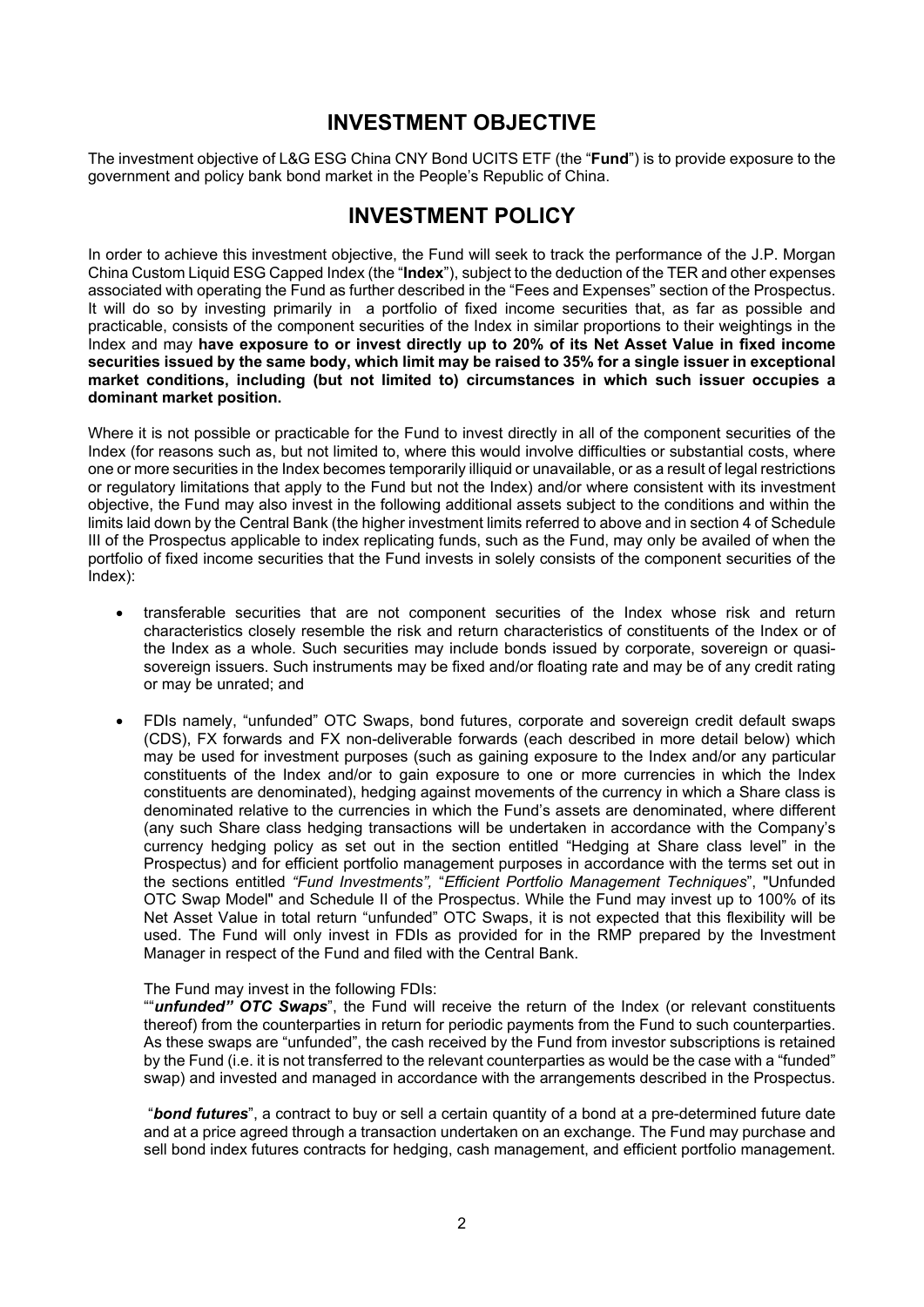"**corporate and sovereign** *credit default swaps (CDS)",* a contract whereby a seller agrees to pay compensation to a buyer for the default of corporate or sovereign bonds in return for the buyer's payment of a periodic fee. Should the Fund use CDS in the circumstances described above, the Fund may be a buyer or seller of the CDS. Where the Fund is a seller of CDS and there is a default on the underlying corporate or sovereign bond, the Fund would be obliged to compensate the CDS buyer for the loss on the corporate or sovereign bond in question, resulting in a reduction to the Net Asset Value of the Fund.

"*FX forwards*", is a contractual agreement between the Investment Manager and a bank, or a nonbank provider, to exchange a pair of currencies at a set rate on a future date. The Fund may invest in FX forwards to reduce the currency risk in the Fund.

"*FX non-deliverable forwards*", is a cash-settled, and usually short-term, contract to exchange a pair of currencies at a set rate on a future date.

The Fund may, in addition, employ other techniques relating to transferable securities, including entering into securities lending transactions, investing in repurchase and reverse repurchase transactions and short term money market collective investment schemes, for the purpose of efficient portfolio management only, in accordance with the terms set out in the section entitled "*Efficient Portfolio Management Techniques*" and Schedule II of the Prospectus. While the Fund may invest up to 100% of its Net Asset Value in repurchase and reverse repurchase transactions it is not expected that this flexibility will be used.

The maximum proportion of the Net Asset Value of the Fund that can be subject to securities lending is 15%. The proportion of the Net Asset Value of the Fund that will be subject to securities lending is expected to range from  $0\%$  to 15%.

### **TRACKING ERROR**

The estimated anticipated (ex-ante) tracking error for the Fund in normal market conditions is 1.00% (annualised), which is the anticipated volatility of the difference between the return of the Fund's portfolio and the return of the Index. Investors are specifically referred to the section headed "Tracking error" in the Prospectus.

The anticipated tracking error figure referenced above is in respect of an unhedged Share class as against the Index which is also unhedged.

### **SUSTAINABILITY**

The Fund promotes a range of environmental and social characteristics. The characteristics promoted by the Fund are met by tracking an Index which includes the following features: (i) a tilt towards issuers ranked higher on ESG criteria and (ii) underweighting of lower ranking issuers. The Index is consistent with the environmental and social characteristics of the fund by providing exposure to such securities of issuers in accordance with the index methodology as set out in the "*Index description*" section below.

The Manager aims to ensure that the issuers of investments in which the Fund is invested follow good governance practices. This is achieved by 1) setting expectations with the issuers' management with regard to good governance practices; 2) active engagement with the issuers; and 3) supporting policymakers and legislators to ensure a strong regulatory environment and standards. Active engagement with the issuers is used as a tool to drive progress and influence positive change and is conducted independently and in collaboration with industry peers and broader stakeholders. Engagement activities normally focus on specific material ESG issues and involve formulating an engagement strategy with regard to such issues with the aim to track and review the progress of the issuers during this process. Regular reporting on the outcomes of active engagement can be made available on request or can be found at: [www.lgim.com.](https://eur03.safelinks.protection.outlook.com/?url=http%3A%2F%2Fwww.lgim.com%2F&data=04%7C01%7CEliza.Ruddy%40lgim.com%7Ce086a20842c84f1301b008d8ccf7a064%7Cd246baabcc004ed2bc4ef8a46cbc590d%7C0%7C0%7C637484711205446679%7CUnknown%7CTWFpbGZsb3d8eyJWIjoiMC4wLjAwMDAiLCJQIjoiV2luMzIiLCJBTiI6Ik1haWwiLCJXVCI6Mn0%3D%7C1000&sdata=R6FKZDSBDWvzOmay7OEPMexWEUA2HZdkEFwKOofiW%2FM%3D&reserved=0)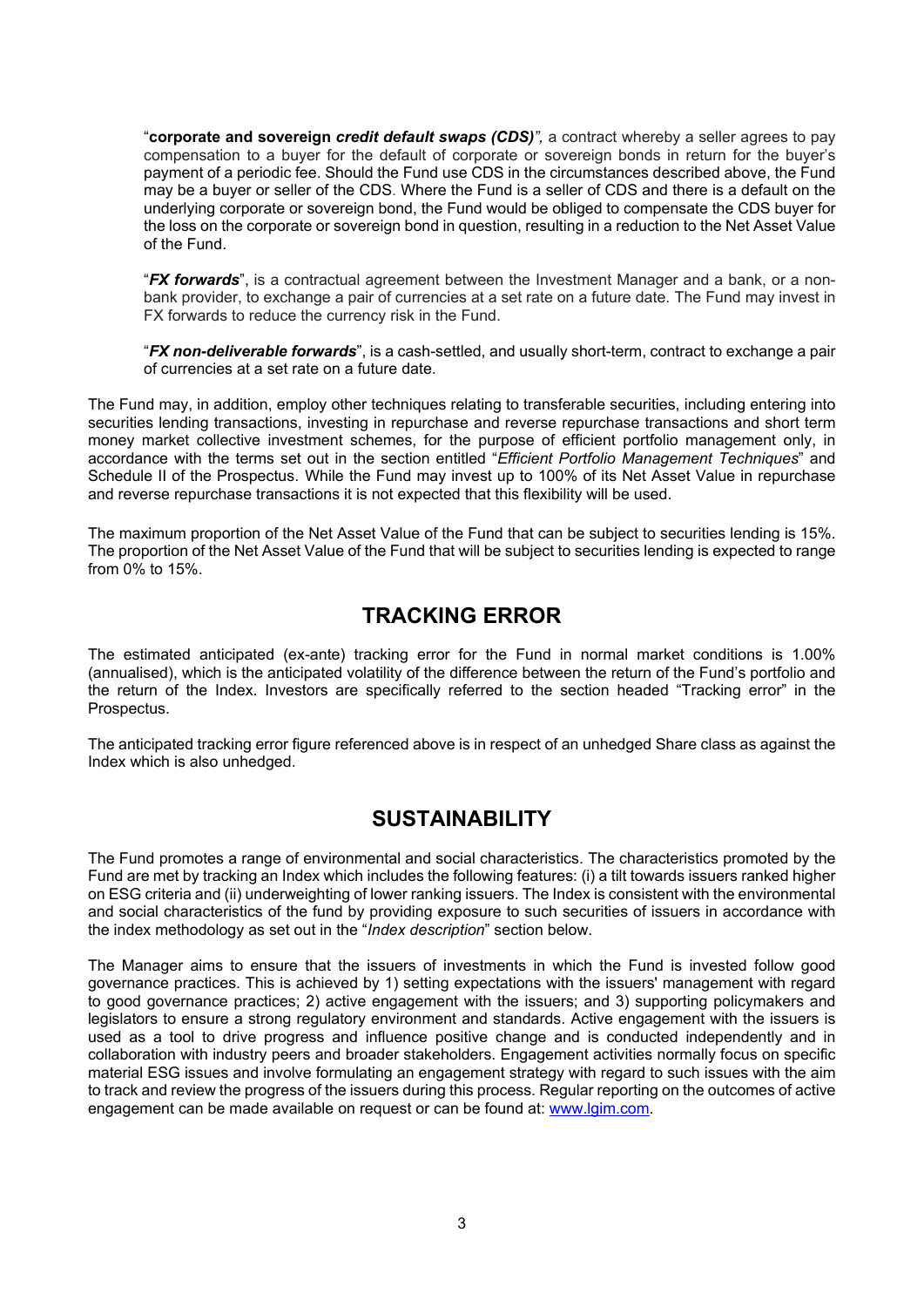# **TAXONOMY**

While the Fund promotes environmental and social characteristics within the meaning of Article 8 of the SFDR, it does not currently commit to investing in "sustainable investments" within the meaning of the SFDR. Accordingly, it should be noted that the investments underlying this Fund do not take into account the EU criteria for environmentally sustainable economic activities within the meaning of the Regulation (EU) 2020/852 (the "**Taxonomy Regulation**") and, as such, the Fund's portfolio alignment with the Taxonomy Regulation is not calculated.

### **INDEX DESCRIPTION**

The Index is designed to provide an exposure to certain CNY-denominated fixed-rate bullet government bonds and financial policy bonds issued by China Development Bank, Agricultural Development Bank of China, and the Export-Import Bank of China (the "**Chinese Policy Banks**") with remaining maturity of at least 13 months at each month end rebalancing. Bullet government bonds are debt instruments that pay the principal value in full on the maturity date. Where the Fund invests in such government bonds, it may do so via the China Bond Connect ("**Bond Connect**"). The Index includes only those securities that are denominated in CNY with a minimum issue size of CNY 50 billion and listed on the China Interbank Bond Market. There is no credit rating criteria for inclusion in the Index. The Index is rebalanced on a monthly basis, on the last business day of the month based on the China bond market holiday calendar. The exposure of the Index to Chinese Policy Banks issuers is capped at 19% each, at every month-end rebalancing.

The Index is designed to provide exposure to securities of issuers that satisfy certain environmental, social and governance ("**ESG**") requirements, as defined by the index provider and as disclosed in the index methodology document. The Index applies a liquidity screening and an ESG scoring and screening methodology to tilt towards issuers ranked higher on ESG criteria, and to underweight issuers that rank lower. The Index applies J.P Morgan ESG issuer scores (the "**JESG Scores**") to Chinese Policy Banks, allocated on the basis of each issuer's adherence to ESG principles to adjust the market value of index constituents. JESG Scores are a 0-100 percentile rank calculated based on ESG scores from third-party research providers. The JESG Scores incorporates a 3-month rolling average of the 3<sup>rd</sup> party ESG scores. Corporate issuers with no coverage by the third-party research providers default to their region-sector JESG Score. The JESG Scores of eligible issuers are ranked, and their ranks are used to scale each issuer's baseline index market value. Each security in the Index is initially weighted according to market capitalisation, and its weighting is then adjusted based on the JESG scoring described above such that the total weight of all securities adds up to 100%.

The JESG Scores determine the ESG rating band to be allocated to the securities (the "**ESG Rating Band**"). Each issuer will be assigned an ESG Rating Band depending on their JESG Score between 1-4, with 4 being the worst, The ESG Rating Band is used to scale each issue's baseline index market value, subject to the 19% cap of China Policy Bank issuers.

The Index is calculated in CNY.

#### Gross Total Return

Total return bond indices measure the market performance of bonds, taking into account both the movements in the market price of the bonds and any coupon (interest) payments declared thereon. The Index is a *gross* total return index which means that coupon (interest) amounts are treated as being reinvested into the Index *gross* (i.e. without adjustment for implied withholding taxes).

#### Further Information

The information set out above is a summary of the principal features of the Index and does not purport to be an exhaustive description. Further information with respect to the component selection criteria, calculation and rebalancing methodology and treatment of corporate events can be found at [https://www.jpmorgan.com/country/US/en/jpmorgan/investbk/solutions/research/indices/composition\\_docs.](https://www.jpmorgan.com/country/US/en/jpmorgan/investbk/solutions/research/indices/composition_docs) The constituents and weightings of the Index and various other informational materials can be found at [https://www.jpmorgan.com/country/US/en/jpmorgan/investbk/solutions/research/indices/composition.](https://www.jpmorgan.com/country/US/en/jpmorgan/investbk/solutions/research/indices/composition)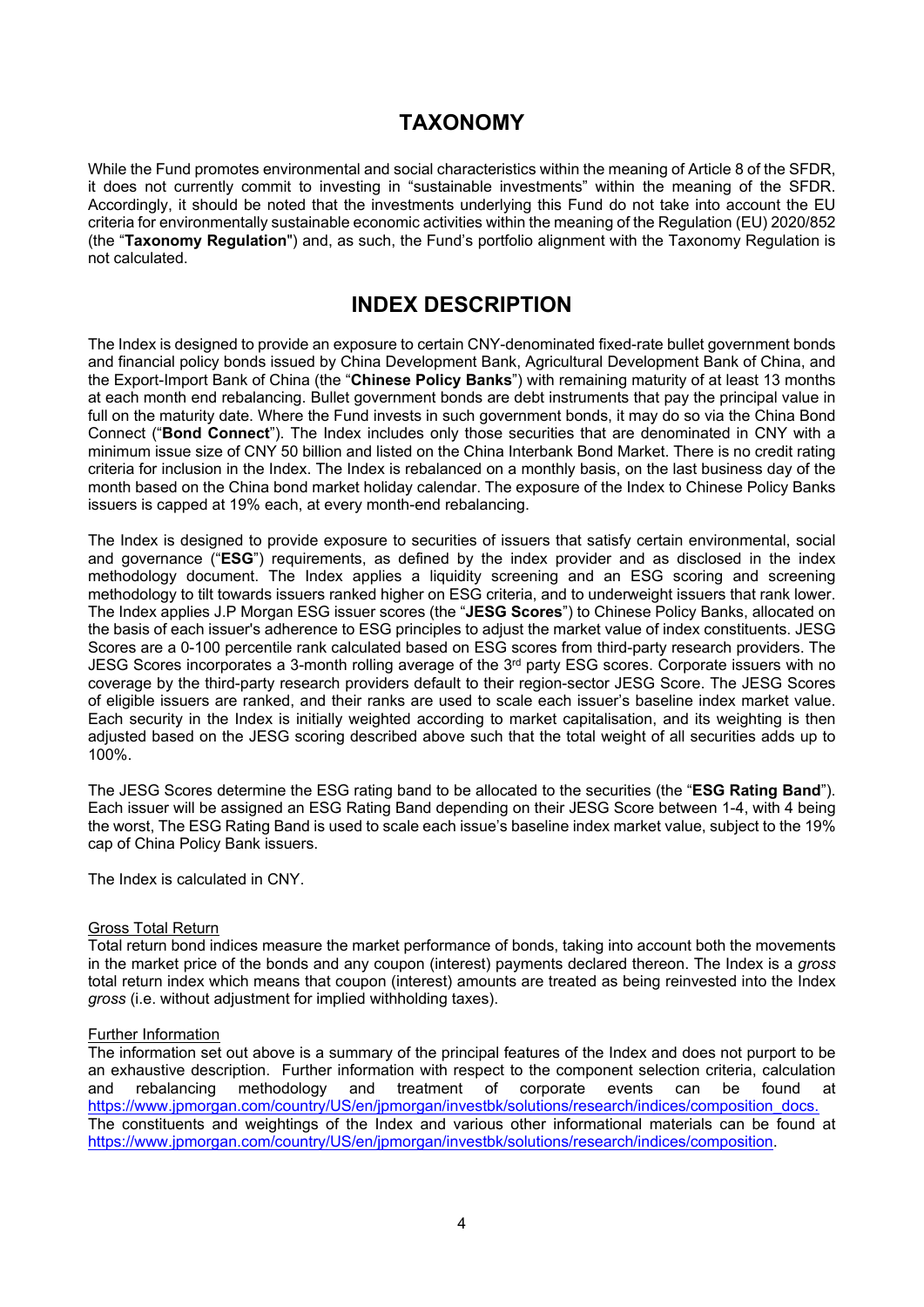|                                                                     | <b>ISIN</b> | <b>Bloomberg</b> | <b>Reuters</b> |
|---------------------------------------------------------------------|-------------|------------------|----------------|
| <b>Index</b><br>J.P. Morgan China Custom Liquid ESG Capped<br>Index | ' N/A       | <b>GBIECLEU</b>  | .GBIECLEU      |

As at the date of this Fund Supplement, J.P. Morgan Securities LLC (the Index Provider) and the Index are not included in the Benchmarks Regulation Register. The provision of the Index is on the basis of the transition period provided under the Benchmarks Regulation.

#### Portfolio Composition

The portfolio of Investments held by the Fund is available daily at [www.lgim.com](http://www.lgim.com/)

# **PROFILE OF A TYPICAL INVESTOR**

Only Authorised Participants may purchase ETF Shares in the Fund directly from the Company. All other investors may acquire or purchase ETF Shares only through the secondary market.

It is expected that investors in the Fund will be informed investors who have taken professional advice and who understand (and are able to bear) the risk of losing their investment and who can accept the levels of risks associated with investing in the fixed income market.

### **RISK MANAGEMENT**

The Fund's global exposure, being the incremental exposure and leverage generated by the Fund through its use of FDI, shall be calculated on at least a daily basis using the commitment approach and, in accordance with the requirements of the Central Bank, may at no time exceed 100% of the Fund's Net Asset Value. As noted in the "*Investment Policy"* section above, the Fund's use of FDI is an ancillary element of the investment policy in that it is an alternative means of gaining exposure to the Index, or one or more of the constituents of the Index. Regardless of whether exposure to the underlying constituents is obtained by direct investment in the constituents, or by gaining exposure to the constituents through the use of FDI, the same notional value shall be committed to the investment by the Fund. Accordingly, it is not expected that the Fund will be leveraged.

### **RISK FACTORS**

Investors are specifically referred both to the section headed *"Risk Factors"* and to Schedule II in the Prospectus and should consider all relevant risk factors prior to investing in the Fund, including those relating to investment in fixed income securities and investments in China.

An investment in the Fund exposes an investor to the market risks associated with fluctuations in the Index and the value of securities comprised in the Index. The value of the Index can increase as well as decrease and the value of an investment will fluctuate accordingly. Investors can lose all of the capital invested in the Fund.

#### Risk of Investing in the China Interbank Bond Market via Bond Connect

The People's Republic of China (the "**PRC**") and the Hong Kong Monetary Authority ("**HKMA**") have approved programmes which establish Bond Connect, a mutual bond market access programme between mainland Chinese and Hong Kong financial infrastructure institutions. Bond Connect allows investors to trade electronically between the mainland Chinese and Hong Kong bond markets without many of the limits of existing schemes, such as quota restrictions and requirements to identify the ultimate investment amount.

Currently, the Bond Connect comprises a Northbound Trading Link between China Foreign Exchange Trade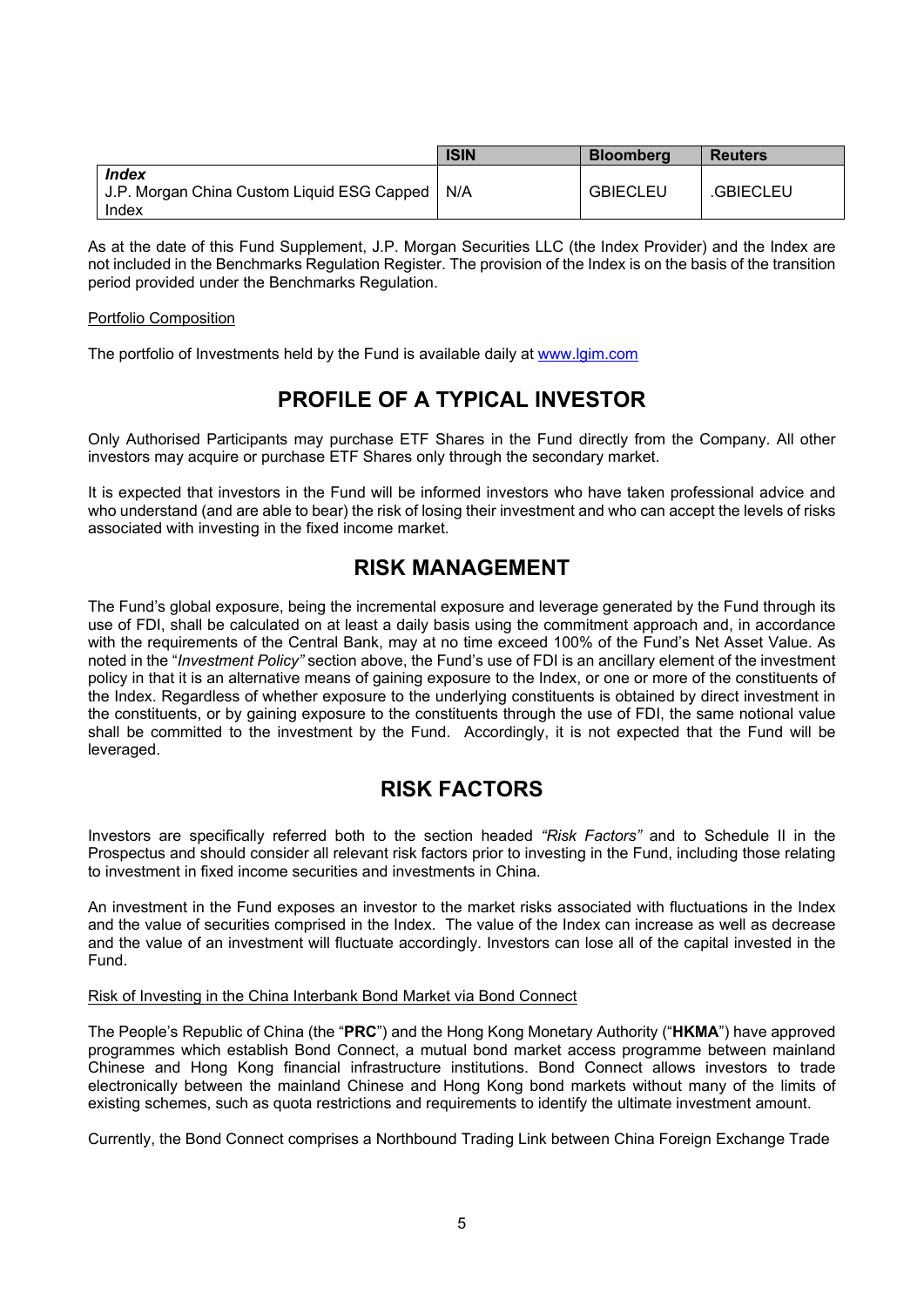System & National Interbank Funding Centre ("**CFETS**"), the operator of the China Interbank Bond Market ("**CIBM**") and recognised offshore trading access platforms, to facilitate investment by Hong Kong and overseas investors in eligible bonds traded on the CIBM.

Hong Kong and overseas investors will be able to conduct cash trading over the entire range of instruments traded on the CIBM, including products on both the secondary and primary markets.

Northbound investors are able to trade through Bond Connect on days upon which the CIBM is open to trade, regardless of whether they are a public holiday in Hong Kong.

Settlement and custody of Northbound bond trades under Bond Connect will be implemented under the link between the Central Moneymarkets Unit ("**CMU**") of the HKMA and mainland China's two bond settlement systems, China Central Depository & Clearing Co., Ltd ("**CCDC**") and Shanghai Clearing House ("**SHCH**"). The CMU settles Northbound trades and holds the CIBM bonds on behalf of members in nominee accounts with each of the CCDC and the SHCH. The CCDC and SHCH provide services to foreign investors, directly and indirectly, using Bond Connect. Bonds purchased by Hong Kong and overseas investors are recorded in an omnibus nominee account at the CCDC and the SHCH in the name of the CMU. The CMU itself maintains the bonds in segregated sub-accounts of the relevant CMU members, who in turn may hold the bonds on their own account or on behalf of other investors or custodians. Accordingly, bonds purchased by Hong Kong and overseas purchasers through Bond Connect are held by the purchaser's global or local custodian in a segregated sub-account opened in their name at the CMU.

Pursuant to the prevailing regulations in the PRC, the Central Moneymarkets Unit, being the offshore custody agent recognised by the Hong Kong Monetary Authority open omnibus nominee accounts with the onshore custody agent recognised by the PBOC (i.e., the China Central Depository & Clearing Co., Ltd and Shanghai Clearing House). All bonds traded by eligible foreign investors will be registered in the name of Central Moneymarkets Unit, which will hold such bonds as a nominee owner. Therefore, the Fund will be exposed to custody risks with respect to Central Moneymarkets Unit. In addition, as the relevant filings, registration with the People's Bank of China, and account opening have to be carried out by third parties, including Central Moneymarkets Unit, China Central Depository & Clearing Co., Ltd, Shanghai Clearing House, and CFETS, the Fund is subject to the risks of default or errors on the part of such third parties.

The precise nature and rights of the Fund as the beneficial owner of the bonds traded in the CIBM through Central Moneymarkets Unit as nominee is not well-defined under PRC law. There is a lack of a clear definition of, and distinction between, legal ownership and beneficial ownership under PRC law and there have been few cases involving a nominee account structure in the PRC courts. The exact nature and methods of enforcement of the rights and interests of the Fund under PRC law are also uncertain.

The Northbound Trading Link refers to the trading platform that is located outside of the PRC and is connected to CFETS for eligible foreign investors to submit their trade requests for bonds circulated in the CIBM through Bond Connect. Hong Kong Exchanges and Clearing Limited and CFETS will work together with offshore electronic bond trading platforms to provide electronic trading services and platforms to allow direct trading between eligible foreign investors and approved onshore dealer(s) in the PRC through CFETS.

#### China Interbank Bond Market Risk

Investing in the Chinese Interbank Bond Market via Bond Connect is subject to regulatory risk. The governing rules and regulations of this regime may be subject to change with minimal notice and have the potential to be applied retrospectively. Any suspension imposed by the Chinese authorities on the trading of securities via Bond Connect would have adverse implications for the acquisition and disposition of the Fund's assets.

#### Volatility and Liquidity Risk

Market volatility and potential lack of liquidity due to low trading volume of certain bonds in the CIBM may result in prices of certain bonds traded on such market fluctuating significantly. The Fund investing in such market is therefore subject to liquidity and volatility risks. The bid-ask spreads of the prices of such securities may be large, and the Fund may therefore incur significant costs and may suffer losses when selling such investments. The bonds traded in the CIBM may be difficult or impossible to sell, which may impact the Fund's ability to acquire or dispose of such securities at their expected prices.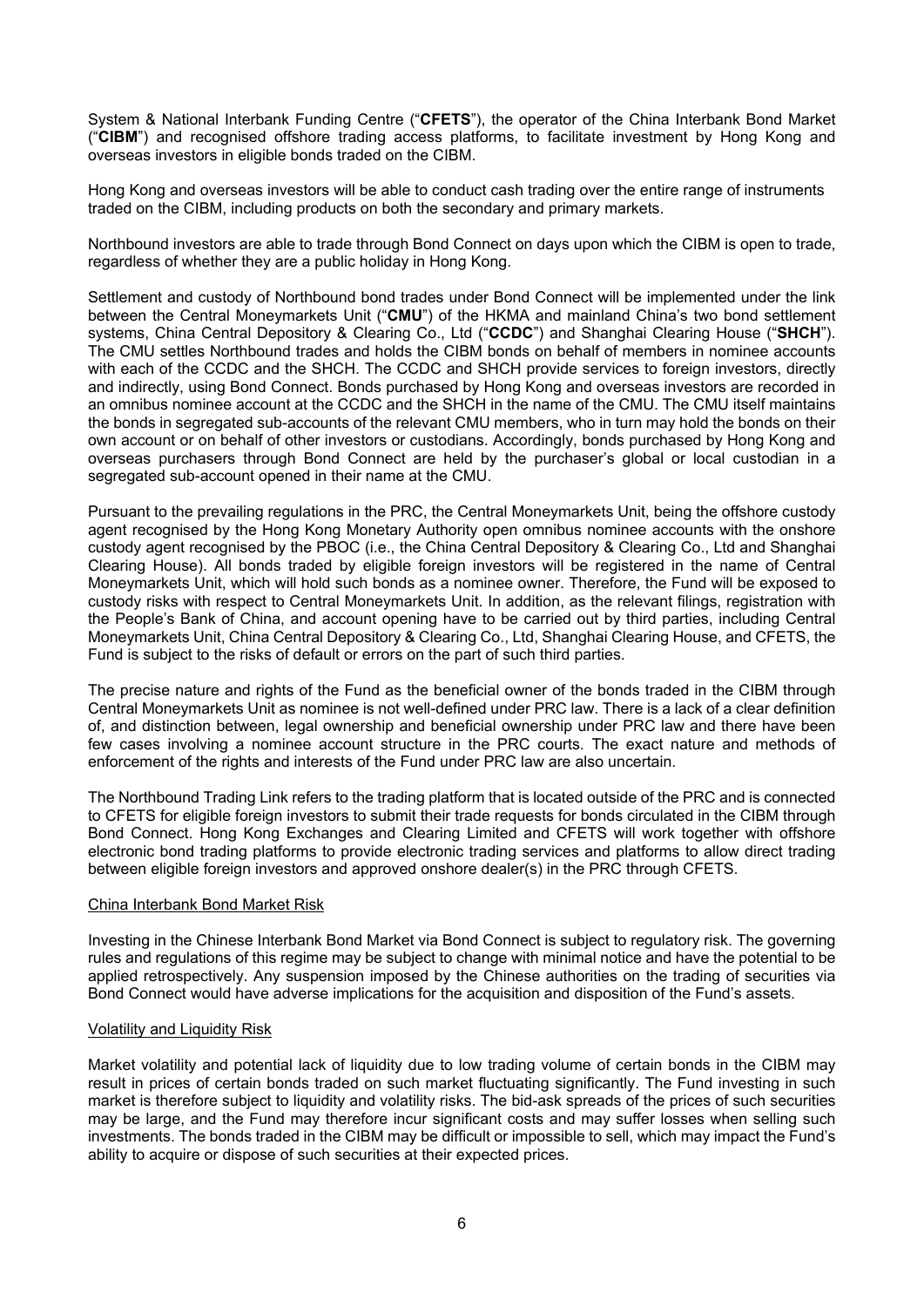#### Regulatory Risks

Investing in the CIBM through Bond Connect is also subject to regulatory risks. The relevant rules and regulations are subject to change, which may have potential retrospective effect, and there can be no assurance that Bond Connect will not be discontinued or abolished. Furthermore, the securities regimes and legal systems of China and Hong Kong differ significantly and issues may arise based on these differences. In the event that the relevant authorities suspend account opening or trading on the CIBM, the Fund's ability to invest in the CIBM will be adversely affected and limited. In such event, the Fund's ability to achieve its investment objective will be negatively affected and, after exhausting other trading alternatives, the Fund may suffer substantial losses as a result. Further, if Bond Connect is not operating, the Fund may not be able to acquire or dispose of bonds through Bond Connect in a timely manner, which could adversely affect the Fund's performance.

#### System Failure Risks for Bond Connect

Trading through Bond Connect is performed through newly developed trading platforms and operational systems. There is no assurance that such systems will function properly or will continue to be adapted to changes and developments in the market. In the event that the relevant systems fails to function properly, trading through Bond Connect may be disrupted. The Fund's ability to trade through Bond Connect (and hence to pursue its investment strategy) may therefore be adversely affected. In addition, where the Fund invests in the CIBM through Bond Connect, it may be subject to risks of delays inherent in the order placing and/or settlement systems.

#### Renminbi Currency Risks

Bond Connect trades are settled in Chinese currency, the renminbi ("**RMB**"), which is currently restricted and not freely convertible. As a result, the Fund will be exposed to currency risk.

#### Taxation Risk

There is a possibility that Chinese tax laws may be amended and applied retrospectively. The Net Asset Value of the Fund may require adjustment to reflect the application of any retrospectively applied tax laws and regulations. There is a risk that taxes may be levied in the future, resulting in significant losses to the Fund. Investors should also refer to the risk factor entitled "*Taxation Risks*" in the section of the Prospectus entitled "*Risk Factors*".

#### Hedged Share Classes

Currency-hedging transactions carried out in respect of any particular hedged Share class are designed to minimise the effect, on the returns of the relevant hedged Share class, of movements in the currency of denomination of the Index constituents relative to the "hedged" currency of the relevant hedged Share class.

Investors should only invest in a hedged Share class if they are willing to forego potential gains from appreciations in the currency of denomination of the Index constituents against the "hedged" currency of the relevant hedged Share class.

Currency hedging employed with respect to a hedged Share class aims to reduce currency risk rather than to eliminate it completely. Investors should also refer to the risk factor entitled "*Currency*" in the section of the Prospectus entitled "*Risk Factors*".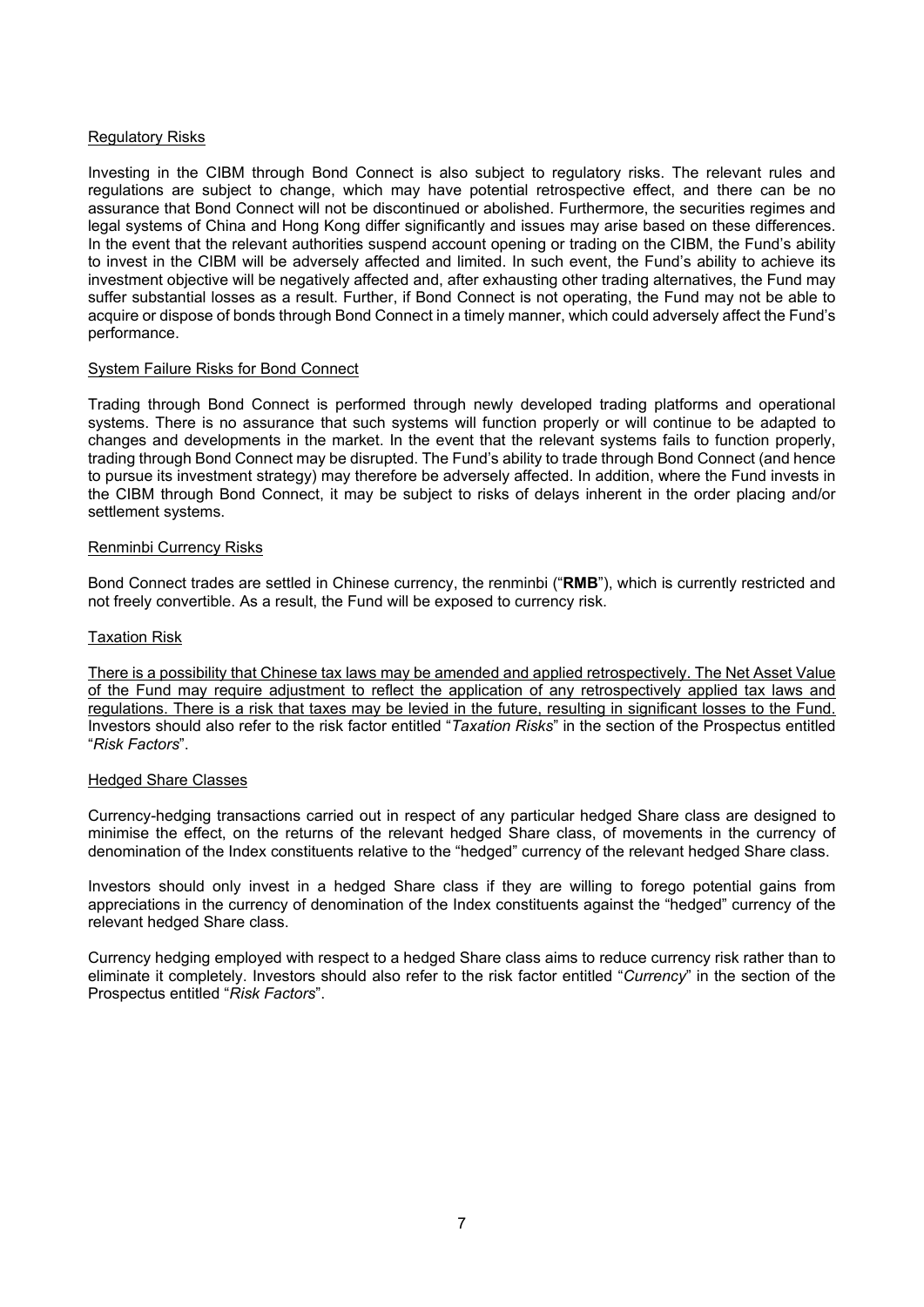# **THE SHARES**

The Fund currently has multiple classes of ETF Shares, as detailed in the table below. Additional classes of Shares may be added in the future in accordance with the requirements of the Central Bank.

| <b>Share Class</b>                           | <b>Share Class</b><br><b>Type</b> | <b>Share Class</b><br><b>Currency</b> | <b>Minimum Subscription</b><br>/ Redemption Amount | <b>TER*</b>                                                                                                    | <b>Dividend</b><br>policy** |
|----------------------------------------------|-----------------------------------|---------------------------------------|----------------------------------------------------|----------------------------------------------------------------------------------------------------------------|-----------------------------|
| <b>USD Distributing</b><br><b>ETF</b>        | <b>ETF Shares</b>                 | <b>USD</b>                            | 100,000 Shares                                     | 0.30%                                                                                                          | Semi-<br>annual             |
| <b>USD Accumulating</b><br><b>ETF</b>        | <b>ETF Shares</b>                 | $\overline{USD}$                      | 100,000 Shares                                     | 0.30%                                                                                                          | N/A                         |
| <b>EUR Distributing</b><br><b>ETF</b>        | <b>ETF Shares</b>                 | EUR                                   | 100,000 Shares                                     | 0.30%                                                                                                          | Semi-<br>annual             |
| <b>EUR</b> Accumulating<br><b>ETF</b>        | <b>ETF Shares</b>                 | <b>EUR</b>                            | 100,000 Shares                                     | 0.30%                                                                                                          | N/A                         |
| <b>EUR Hedged</b><br><b>Distributing ETF</b> | <b>ETF Shares</b>                 | EUR                                   | 100,000 Shares                                     | Up to 0.35% per<br>annum or such<br>lower amount as<br>may be advised to<br>shareholders from<br>time to time. | Semi-<br>annual             |
| <b>EUR Hedged</b><br><b>Accumulating ETF</b> | <b>ETF Shares</b>                 | <b>EUR</b>                            | 100,000 Shares                                     | Up to 0.35% per<br>annum or such<br>lower amount as<br>may be advised to<br>shareholders from<br>time to time. | N/A                         |
| <b>GBP</b> Hedged<br><b>Distributing ETF</b> | <b>ETF Shares</b>                 | GBP                                   | 100,000 Shares                                     | Up to 0.35% per<br>annum or such<br>lower amount as<br>may be advised to<br>shareholders from<br>time to time. | Semi-<br>annual             |
| <b>GBP</b> Hedged<br><b>Accumulating ETF</b> | <b>ETF Shares</b>                 | <b>GBP</b>                            | 100,000 Shares                                     | Up to 0.35% per<br>annum or such<br>lower amount as<br>may be advised to<br>shareholders from<br>time to time. | N/A                         |
| <b>CHF Hedged</b><br><b>Distributing ETF</b> | <b>ETF Shares</b>                 | CHF                                   | 100,000 Shares                                     | Up to 0.35% per<br>annum or such<br>lower amount as<br>may be advised to<br>shareholders from<br>time to time. | Semi-<br>annual             |
| CHF Hedged<br>Accumulating ETF               | <b>ETF Shares</b>                 | CHF                                   | 100,000 Shares                                     | Up to 0.35% per<br>annum or such<br>lower amount as<br>may be advised to<br>shareholders from<br>time to time. | N/A                         |

*\*Expressed as a % per annum of the Net Asset Value of the Share class.*

*\*\*The Promoter shall maintain and publish on* [www.lgim.com](http://www.lgim.com/) *a "Dividend Calendar" containing details of the* proposed dates relating to the declaration and payment of dividends which may be amended from time to time.

Shares are freely transferable subject to and in accordance with the provisions of the Articles and as set out in the Prospectus.

As with other Irish companies limited by shares, the Company is required to maintain a register of Shareholders. ETF Shares will be held by the Common Depository's Nominee (as registered holder) in registered form. Only persons appearing on the register of Shareholders (i.e. the Common Depository's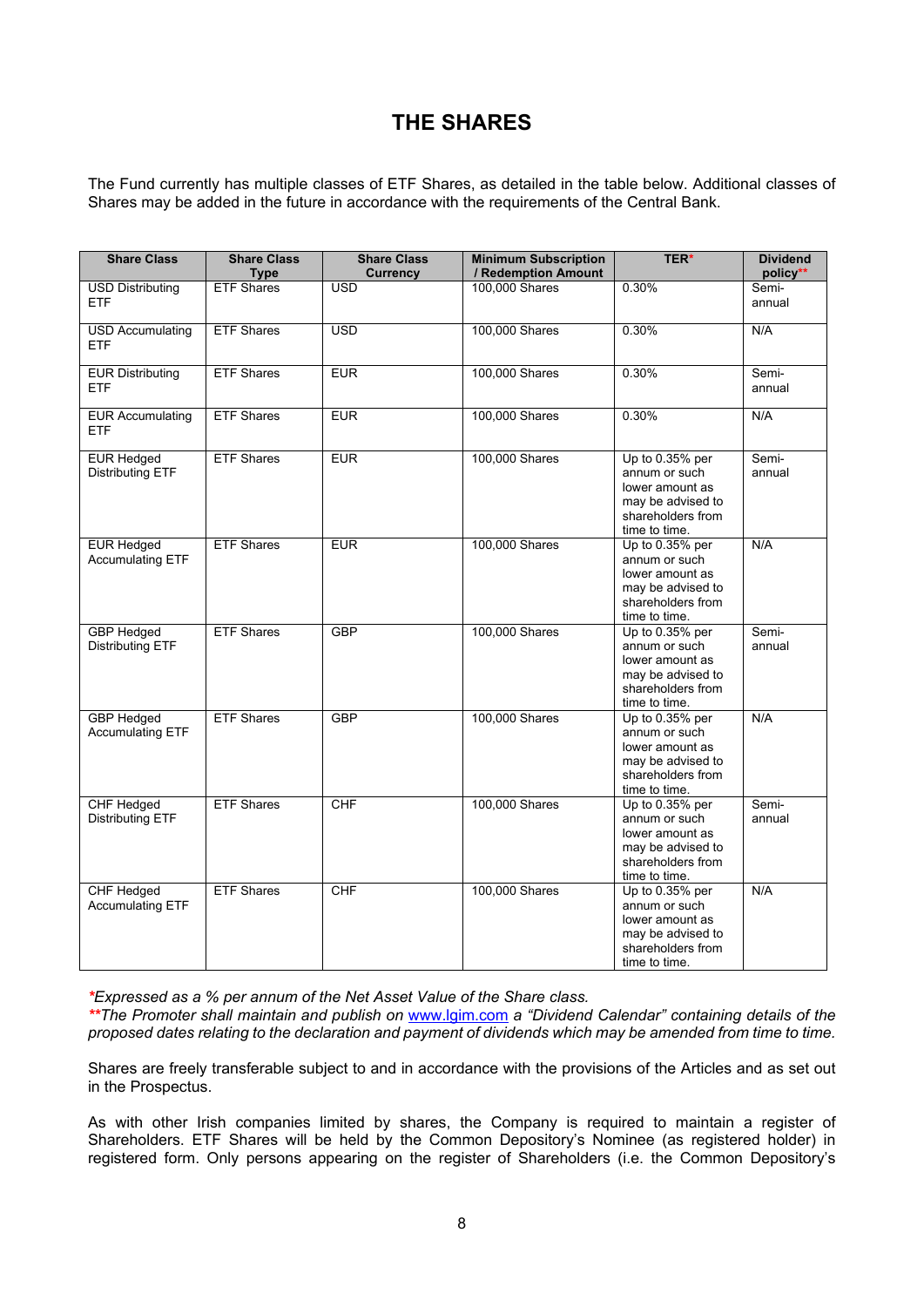Nominee) will be a Shareholder. Fractional Shares will not be issued. No temporary documents of title or Share certificates will be issued (save for the Global Share Certificate, as set out in the Prospectus). A trade confirmation will be sent by the Administrator to the Authorised Participants.

# **DIVIDEND POLICY**

Where the Company intends to declare dividends with respect to one or more classes of Shares of the Fund, the proposed frequency of such dividend declarations (for example, *quarterly* or *annually*) shall be as set out in the table included above in the section entitled *"The Shares".*

Where dividends are paid, they shall be paid out of the net income of the Fund which is attributable to the relevant class of Shares. Dividends payable in respect of any particular class of Shares shall be paid in the currency in which such Share class is denominated. Where the currency in which a Share class is denominated differs from the Base Currency of the Fund, dividends shall be converted into the relevant class currency and any costs associated with such conversion shall be charged to the relevant Share class.

#### Income Equalisation

The Manager may implement income equalisation arrangements with a view to ensuring that the level of distributions from distributing Share classes is not affected by the timing of the issue, switching or redemption of Shares during the relevant accounting period. As a result, the same fixed distribution amount per Share based on the distributable income of the Fund is paid on each Share of a distributing Share class at the end of the accounting period. Where income equalisation arrangements are applied, an equalization rate is calculated in respect of a Share at the date of the issue, switching or redemption of the Share to reflect the equalised part of income accrued, which is incorporated in the distributable income at the end of the accounting period.

#### Currency of Payment and Foreign Exchange Transactions

Where an investor requests that a dividend is paid in a major currency other than the currency in which the relevant Share class is denominated, any necessary foreign exchange transactions will be arranged by the International Central Securities Depository (subject to this option being made available by the relevant International Central Securities Depository) for the account of, and at the risk and expense of, the relevant investor.

### **STOCK EXCHANGE LISTINGS**

As at the date of this Fund Supplement, the following classes of ETF Shares have been admitted to trading on the stock exchanges listed below. Applications for the admission to additional stock exchanges of existing and new classes of ETF Shares may be made from time to time.

| <b>Share Class</b>                                         | <b>Share</b><br><b>Class</b><br><b>Type</b> | Listing<br><b>Exchange</b>   | <b>Listing</b><br><b>Currency</b> | <b>ISIN</b>  | <b>Bloomberg</b><br>code | <b>Reuters code</b> |
|------------------------------------------------------------|---------------------------------------------|------------------------------|-----------------------------------|--------------|--------------------------|---------------------|
| <b>ETF</b><br><b>USD Distributing ETF</b><br><b>Shares</b> |                                             | London Stock<br>Exchange     | USD.                              | IE00BLRPQL76 | DRGN LN                  | DRGN.L              |
|                                                            |                                             | London Stock<br>Exchange     | <b>GBX</b>                        | IE00BLRPQL76 | DRGG LN                  | DRGG.L              |
|                                                            |                                             | Borsa Italiana               | <b>EUR</b>                        | IE00BLRPQL76 | <b>DRGN IM</b>           | DRGN.MI             |
|                                                            |                                             | Deutsche Borse               | <b>EUR</b>                        | IE00BLRPQL76 | DRGN GY                  | DRGNG.DE            |
|                                                            |                                             | <b>SIX Swiss</b><br>Exchange | <b>CHF</b>                        | IE00BLRPOL76 | DRGN SW                  | DRGN.S              |
|                                                            |                                             | Deutsche Borse               | <b>EUR</b>                        | IE00BLRPOL76 | DRGE GY                  | DRGE.DE             |
| <b>EUR Distributing ETF</b>                                | ETF<br><b>Shares</b>                        | Deutsche Borse               | <b>EUR</b>                        | IE000F472DU7 | DRGE GY                  | DRGE.DE             |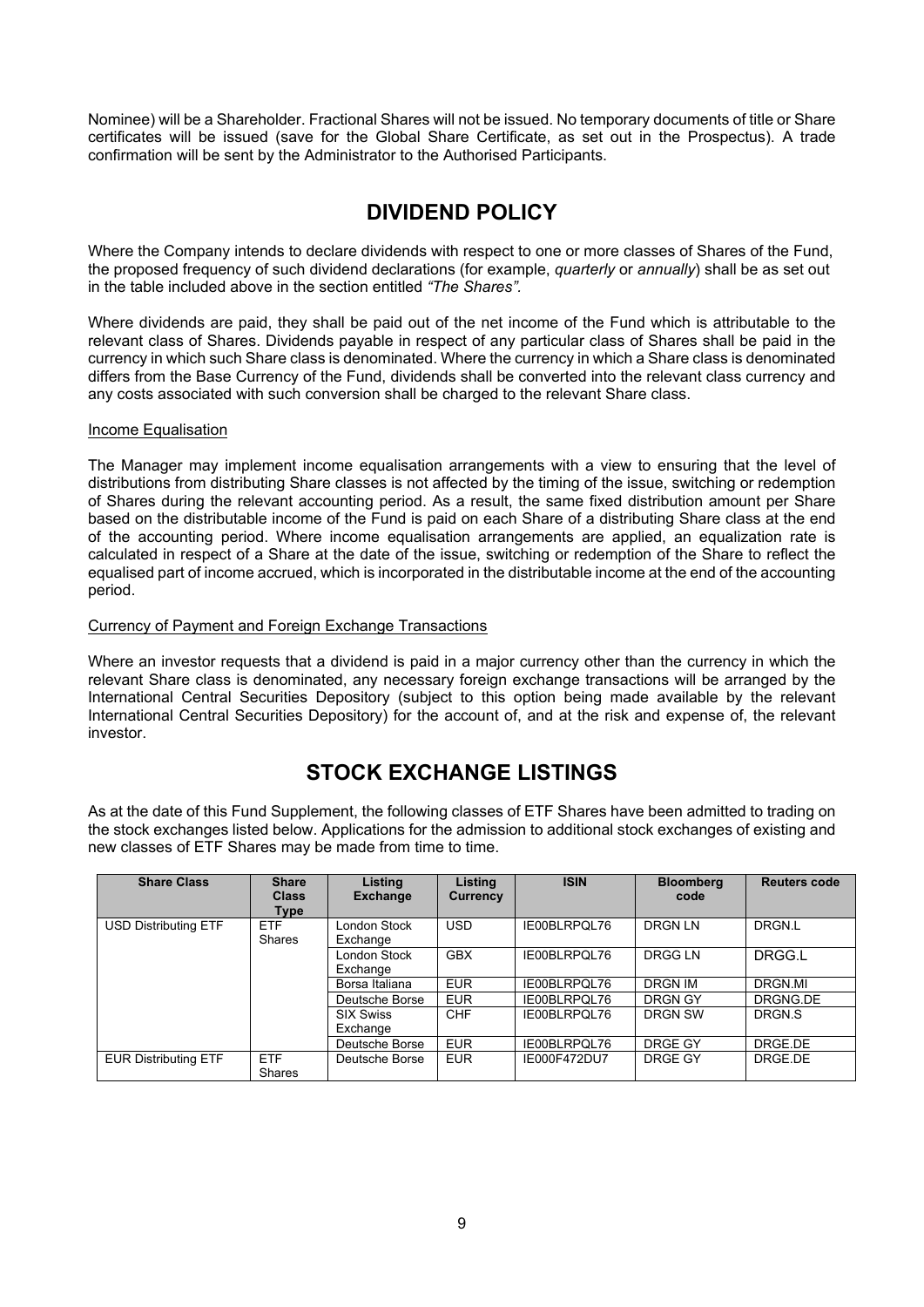# **ISSUE OF SHARES**

| <b>Share class</b>                              | <b>Initial Offer Period</b>                                                                                                                                                                                                                         | <b>Initial Offer Price</b>                                                                                                                                                                                                                                                                                          |
|-------------------------------------------------|-----------------------------------------------------------------------------------------------------------------------------------------------------------------------------------------------------------------------------------------------------|---------------------------------------------------------------------------------------------------------------------------------------------------------------------------------------------------------------------------------------------------------------------------------------------------------------------|
| <b>USD</b><br>Accumulating<br><b>ETF</b>        | continuing initial<br>offer<br>The<br>period shall end at 4:00 p.m.<br>(UK time) on 23 August 2022 or<br>such other time as the Directors<br>may determine.<br>Initial applications for Shares                                                      | The price per Share is expected to be<br>approximately USD 10. However, the actual initial<br>price per Share will depend on the actual cost to<br>the Company of purchasing the relevant<br>Investments. Details of the Initial Offer Price will<br>be available from the Administrator and on<br>www.lgim.com.    |
|                                                 | must be received during the<br>Initial Offer Period.                                                                                                                                                                                                |                                                                                                                                                                                                                                                                                                                     |
| <b>EUR</b><br>Accumulating<br><b>ETF</b>        | The continuing initial<br>offer<br>period shall end at 4:00 p.m.<br>(UK time) on 23 August 2022 or<br>such other time as the Directors<br>may determine.<br>Initial applications for Shares<br>must be received during the<br>Initial Offer Period. | The price per Share is expected to be<br>approximately EUR 10. However, the actual initial<br>price per Share will depend on the actual cost to<br>Company of purchasing the relevant<br>the<br>Investments. Details of the Initial Offer Price will<br>be available from the Administrator and on<br>www.lgim.com. |
| <b>EUR</b><br>Hedged<br><b>Distributing ETF</b> | The continuing initial<br>offer<br>period shall end at 4:00 p.m.<br>(UK time) on 23 August 2022 or<br>such other time as the Directors<br>may determine.<br>Initial applications for Shares<br>must be received during the<br>Initial Offer Period. | The price per Share is expected to be<br>approximately EUR 10. However, the actual initial<br>price per Share will depend on the actual cost to<br>the Company of purchasing the relevant<br>Investments. Details of the Initial Offer Price will<br>be available from the Administrator and on<br>www.lgim.com.    |
| <b>EUR</b><br>Hedged<br><b>Accumulating ETF</b> | offer<br>The continuing initial<br>period shall end at 4:00 p.m.<br>(UK time) on 23 August 2022 or<br>such other time as the Directors<br>may determine.<br>Initial applications for Shares<br>must be received during the<br>Initial Offer Period. | The price per Share is expected to be<br>approximately EUR 10. However, the actual initial<br>price per Share will depend on the actual cost to<br>the Company of purchasing the relevant<br>Investments. Details of the Initial Offer Price will<br>be available from the Administrator and on<br>www.lgim.com     |
| <b>GBP</b><br>Hedged<br><b>Distributing ETF</b> | offer<br>The continuing initial<br>period shall end at 4:00 p.m.<br>(UK time) on 23 August 2022 or<br>such other time as the Directors<br>may determine.<br>Initial applications for Shares<br>must be received during the<br>Initial Offer Period. | The price per Share is expected to be<br>approximately GBP 10. However, the actual initial<br>price per Share will depend on the actual cost to<br>the Company of purchasing the relevant<br>Investments. Details of the Initial Offer Price will<br>be available from the Administrator and on<br>www.lgim.com.    |
| <b>GBP</b><br>Hedged<br><b>Accumulating ETF</b> | offer<br>The continuing initial<br>period shall end at 4:00 p.m.<br>(UK time) on 23 August 2022 or<br>such other time as the Directors<br>may determine.                                                                                            | The price per Share is expected<br>to be<br>approximately GBP 10. However, the actual initial<br>price per Share will depend on the actual cost to<br>the Company of purchasing the relevant<br>Investments. Details of the Initial Offer Price will                                                                |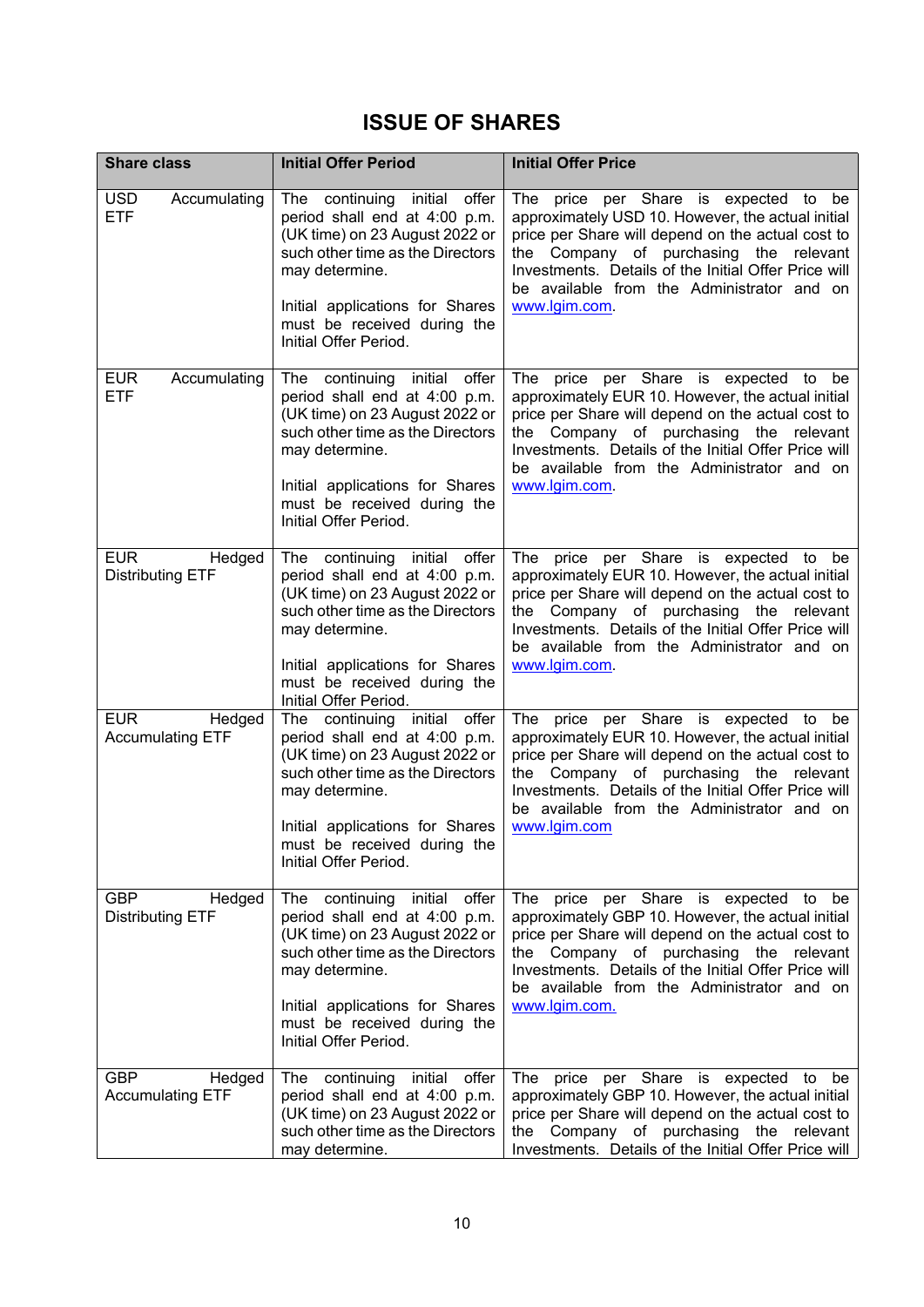| <b>Share class</b>                              | <b>Initial Offer Period</b>                                                                                                                                                                                                                         | <b>Initial Offer Price</b>                                                                                                                                                                                                                                                                                          |
|-------------------------------------------------|-----------------------------------------------------------------------------------------------------------------------------------------------------------------------------------------------------------------------------------------------------|---------------------------------------------------------------------------------------------------------------------------------------------------------------------------------------------------------------------------------------------------------------------------------------------------------------------|
|                                                 | Initial applications for Shares<br>must be received during the<br>Initial Offer Period.                                                                                                                                                             | be available from the Administrator and on<br>www.lgim.com.                                                                                                                                                                                                                                                         |
| <b>CHF</b><br>Hedged<br><b>Distributing ETF</b> | offer<br>The continuing initial<br>period shall end at 4:00 p.m.<br>(UK time) on 23 August 2022 or<br>such other time as the Directors<br>may determine.<br>Initial applications for Shares<br>must be received during the<br>Initial Offer Period. | The price per Share is expected<br>to be<br>approximately CHF 10. However, the actual initial<br>price per Share will depend on the actual cost to<br>the Company of purchasing the relevant<br>Investments. Details of the Initial Offer Price will<br>be available from the Administrator and on<br>www.lgim.com. |
| <b>CHF</b><br>Hedged<br><b>Accumulating ETF</b> | The continuing initial<br>offer<br>period shall end at 4:00 p.m.<br>(UK time) on 23 August 2022 or<br>such other time as the Directors<br>may determine.<br>Initial applications for Shares<br>must be received during the<br>Initial Offer Period. | The price per Share is expected to be<br>approximately CHF 10. However, the actual initial<br>price per Share will depend on the actual cost to<br>the Company of purchasing the relevant<br>Investments. Details of the Initial Offer Price will<br>be available from the Administrator and on<br>www.lgim.com.    |

# **DEALING PROCEDURES**

The procedures for subscribing for and redeeming of Shares are outlined in the Prospectus. Subscriptions and redemptions in the Fund may be in cash or, where agreed with the Manager or its delegate, on an *in specie* basis.

Shares may be subscribed for in the manner set out in the Prospectus under the heading *"Subscriptions"*, beginning on page 55.

Shares in the Fund may be redeemed as described in the Prospectus under the heading *"Redemptions"* beginning on page 63.

In the context of each application for subscription for or redemption of Shares, the Manager (or its appointed delegate) shall have sole discretion as to whether Duties and Charges are charged as a fixed amount or charged to match the exact cost to the Company of purchasing or selling the relevant underlying Investments. Where Duties and Charges are charged as a fixed amount, such fixed amount shall not exceed 5% of Net Asset Value of Shares being applied for or redeemed.

### **DEALING INFORMATION**

| <b>Base Currency</b>    | <b>USD</b>                                                                                                        |
|-------------------------|-------------------------------------------------------------------------------------------------------------------|
| <b>Dealing Currency</b> | The dealing currency for each class of Shares is the currency of denomination<br>of the relevant class of Shares. |
| <b>Business Day</b>     | A day on which banks and markets and exchanges are open for business in<br>the United Kingdom.                    |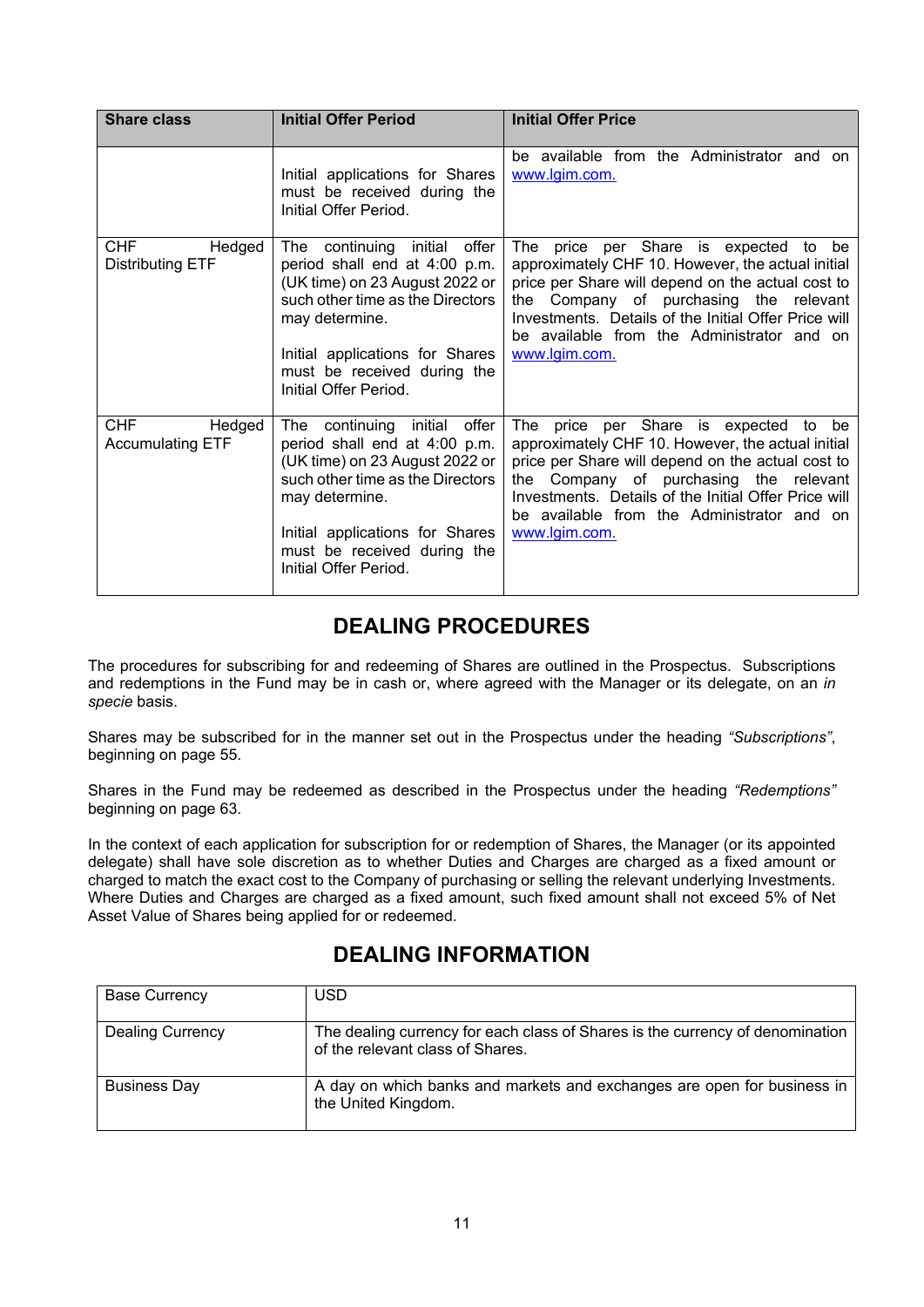| Dealing Day                       | An Index Publication Day and a day on which no Significant Markets are closed<br>for business or such Business Day(s) as the Directors may from time to time<br>determine (subject to advance Shareholder notice) for dealings in the Fund<br>provided always that there shall be at least one Dealing Day each fortnight.<br>The Promoter maintains an online "Dealing Day Calendar" at: www.lgim.com,<br>where advance notice of all expected Dealing Days for the Fund is published<br>on an ongoing basis. The Dealing Day Calendar is also available on request<br>from the Manager and from the Promoter.                                       |
|-----------------------------------|-------------------------------------------------------------------------------------------------------------------------------------------------------------------------------------------------------------------------------------------------------------------------------------------------------------------------------------------------------------------------------------------------------------------------------------------------------------------------------------------------------------------------------------------------------------------------------------------------------------------------------------------------------|
| <b>Dealing Deadline</b>           | The cut-off time in respect of any Dealing Day for receipt of applications for<br>subscriptions and redemptions in the Fund as shall be set out on<br>www.lgim.com, which information shall be kept up to date.                                                                                                                                                                                                                                                                                                                                                                                                                                       |
| Minimum<br>Subscription<br>Amount | Please refer to the table contained in the section above entitled "The Shares".                                                                                                                                                                                                                                                                                                                                                                                                                                                                                                                                                                       |
| Minimum<br>Redemption<br>Amount   | Please refer to the table contained in the section above entitled "The Shares".                                                                                                                                                                                                                                                                                                                                                                                                                                                                                                                                                                       |
| <b>Settlement Time</b>            | Settlement of subscriptions shall generally occur within two Business Days<br>after the relevant Dealing Day (unless otherwise agreed with the Manager or<br>its delegate).                                                                                                                                                                                                                                                                                                                                                                                                                                                                           |
|                                   | Settlement of redemptions shall generally occur within two Business Days after<br>the relevant Dealing Day (unless otherwise agreed with the Manager or its<br>delegate).                                                                                                                                                                                                                                                                                                                                                                                                                                                                             |
| Valuation                         | The Valuation Point is 4.00 pm EST (Eastern Standard Time) or such time as<br>the Directors may from time to time determine in relation to the valuation of the<br>assets and liabilities of the Fund, subject to advance Shareholder notice. For<br>the avoidance of doubt, the Valuation Point shall be after the Dealing Deadline<br>for the relevant Dealing Day. The Investment Manager publishes (and updates<br>from time to time) a document containing a list of all Valuation Points applicable<br>to the Company's Funds at: www.lgim.com. This document is also available on<br>request from the Manager and from the Investment Manager. |
|                                   | Investments of the Fund which are listed or traded on a Regulated Market for<br>which quotations are readily available shall, subject to the provisions of the<br>Articles, be valued at the closing mid-market price.                                                                                                                                                                                                                                                                                                                                                                                                                                |
| <b>TER</b>                        | Please refer to the table contained in the section above entitled "The Shares"<br>for the TER applicable to each Share class.                                                                                                                                                                                                                                                                                                                                                                                                                                                                                                                         |
|                                   | Brokerage and extraordinary expenses are excluded from the TER figure – see<br>section entitled "Fees and Expenses" on page 72 of the Prospectus.                                                                                                                                                                                                                                                                                                                                                                                                                                                                                                     |
|                                   | Fees and expenses relating to the establishment of the Fund are borne by the<br>Manager.                                                                                                                                                                                                                                                                                                                                                                                                                                                                                                                                                              |

# **TAXATION**

A description of the taxation applicable to the Company and investors is outlined under the heading "*Taxation*" in the Prospectus.